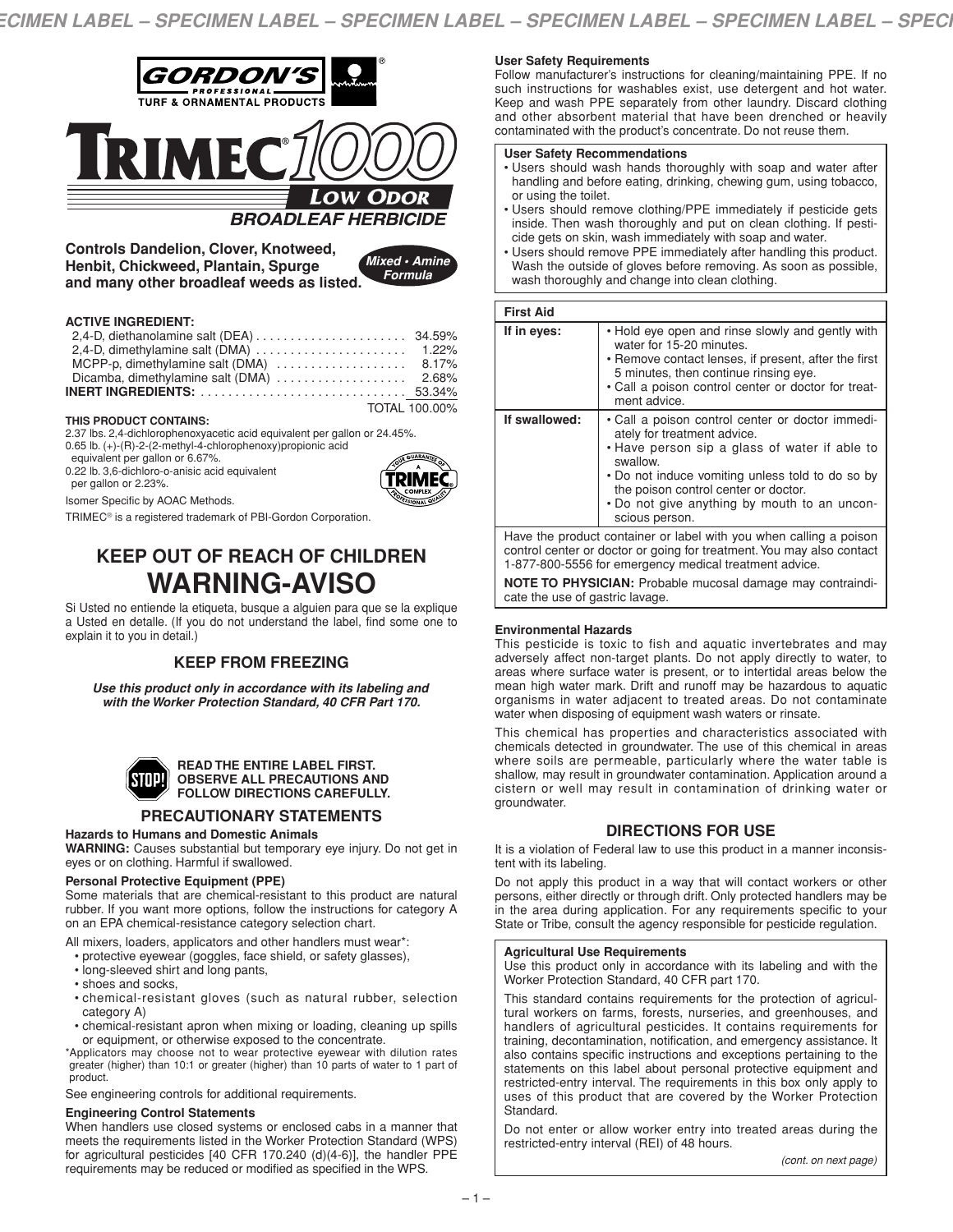### **Agricultural Use Requirements** *(cont.)*

PPE required for early entry to treated areas that is permitted under the Worker Protection Standard and that involves contact with anything that has been treated, such as plants, soil, or water is:

- coveralls worn over short-sleeved shirt and short pants,
- chemical-resistant footwear plus socks,
- chemical-resistant gloves made of any water-proof material,
- chemical-resistant headgear for overhead exposure,
- protective eyewear.

### **Non-Agricultural Use Requirements**

The requirements in this box apply to uses of this product that are NOT within the scope of the Worker Protection Standard for agricultural pesticides (40 CFR Part 170). The WPS applies when this product is used to produce agricultural plants on farms, forests, nurseries, or greenhouses.

**Reentry Statement:** Do not enter or allow people (or pets) to enter the treated area until sprays have dried.

# **1. Spray Drift Management**

A variety of factors including weather conditions (e.g., wind direction, wind speed, temperature, relative humidity) and method of ground application can influence pesticide drift. The applicator must evaluate all factors and make appropriate adjustments when applying this product.

# **Droplet Size**

Use only Medium or coarser spray nozzles according to ASAE (S 572) definition of standard nozzles or a volume mean diameter of 300 microns or greater for spinning atomizer nozzles.

### **Wind Speed**

Do not apply at wind speeds greater than 10 mph. Only apply this product if the wind direction favors on-target deposition and there are not sensitive areas (including, but not limited to, bodies of water, known habitat for nontarget species, nontarget crops) within 250 feet downwind.

### **Temperature Inversions**

If applying at wind speeds less than 3 mph, the applicator must determine if: a) conditions of temperature inversion exist, or b) stable atmospheric conditions exist at or below nozzle height. Do not make applications into areas of temperature inversions or stable atmospheric conditions.

### **Susceptible Plants**

Do not apply under circumstances where spray drift may occur to food, forage, or other plantings that might be damaged or crops thereof rendered unfit for sale, use or consumption. Susceptible crops include, but are not limited to, cotton, okra, flowers, grapes (in growing stage), fruit trees (foliage), soybeans (vegetative stage), ornamentals, sunflowers, tomatoes, beans, and other vegetables, or tobacco. Small amounts of spray drift that might not be visible may injure susceptible broadleaf plants.

### **Other State and Local Requirements**

Applicators must follow all state and local pesticide drift requirements regarding application of 2,4-D herbicides. Where states have more stringent regulations, they must be observed.

### **Equipment**

All ground application equipment must be properly maintained and calibrated using appropriate carriers or surrogates. Do not apply with a nozzle height greater than 4 feet above the crop canopy.

# **2. Product Description**

Designed for turfgrass applications, this product contains four active ingredients.

- (1) 2,4-D in the form of DEA salt, is an auxin-type herbicide, which is a class of plant growth regulators that is low odor and known to control deep rooted perennials. It is absorbed through the leaves and is translocated to the growing points of the plant, causing weed stems curl and twist, leaf cupping and withering, and eventual plant death.
- (2) 2,4-D in the form of DMA salt, is an auxin-type herbicide which is a class of plant growth regulators. It is absorbed through the leaves and is translocated to the growing points of the plant, causing weed stems curl and twist, leaf cupping and withering, and eventual plant death.
- (3) MCPP-p (mecoprop-p) is an auxin-type herbicide, which is a class of plant growth regulators. It is absorbed through the leaves and is

translocated to the growing points of the plant, causing weed stems curl and twist, leaf cupping and withering, and eventual plant death.

(4) Dicamba is absorbed through the leaves and roots and has multiples modes of actions for hard-to-kill broadleaf weeds.

Combining these herbicides provides a very wide spectrum of weed control for susceptible weeds. Trimec® 1000 Low Odor Broadleaf Herbicide controls weeds by affecting multiple sites within the broadleaf weeds. The symptoms of susceptible broadleaf weeds include leaf and stem curl or twisting, and weed yellowing.

These combined herbicides provide limited residual activity.

#### **Trimec 1000 Low Odor Broadleaf Herbicide offers these advantages:**

- Excellent postemergent activity with proven performance.
- Low-odor formulation
- The combinations of these active ingredients provide effective weed control for common and troublesome weed species in turfgrass, including: dandelion, spurge and white clover.
- Often, the weed injury symptoms can be noticed within hours of the application and plant death can occur within 14 to 21 days.

# **3. Spray Preparation and Tank Mixes**

In certain applications, liquid fertilizer may replace part of the water.

### **Mixing with water:**

Add one-half the required amount of water to the spray tank, then add Trimec 1000 Low Odor Broadleaf Herbicide slowly with agitation, and complete filling the tank with water. Mix thoroughly and continue agitation while spraying. When this product is left standing for extended periods of time, re-agitate to assure uniformity of the spray mixture.

### **Mixing with liquid fertilizers:**

Use suitable sources and rates of fertilizer based upon advice of your fertilizer supplier or State Extension Service Specialist.

Verify physical compatibility with a jar test: Always perform a jar test for compatibility before large scale mixing. The jar test can be conducted by mixing all components in a small container in proportionate quantities. If the mixture separates after standing and can be mixed readily by shaking, then the mixture can be used and applied with spray equipment providing continuous agitation. If large flakes, sludge, gels or other precipitates form, or if a separate oily layer or oil globules appear, then the herbicide and the liquid fertilizer must not be prepared as a tank mixture.

Liquid fertilizers are either solutions (true fluids) or suspensions. Mixing this product with suspensions or N-P-K solutions may not be satisfactory (may be marginal) without pre-mixing this product with water. Premixing this product with 2 to 4 parts water will ensure that the dispersants enable the herbicide to be suspended in the fertilizer.

### **Adjuvants and spray additives:**

Adjuvants (such as surfactants, spreaders, spreader-stickers, spray thickeners, foaming agents, activators, detergents, and drift reducing agents) combined with this product can damage the leaf tissue of turfgrass. If any discoloration or cosmetic effects are objectionable or would be unacceptable, then adjuvant(s) combined with Trimec 1000 Low Odor Broadleaf Herbicide would not be recommended. Do not use adjuvants and spray additive tank-mix combinations, unless your experience indicates that the tank mixture will not result in turf injury. When an adjuvant is used with this product, PBI/Gordon Corporation recommends the use of Chemical Producers and Distributors Association (CPDA) certified adjuvant.

# **4. Ground Equipment**

**Spray distribution:** The accuracy and uniformity of the herbicide distribution is the sole responsibility of the applicator. Power sprayers fitted with a boom or spray wand/gun may be used for broadcast applications and spot treatments. Boom sprayers equipped with appropriate nozzles, tips, and screens are suitable for broadcast applications. For best spray distribution and coverage, select a spray volume and delivery system that will ensure accurate and uniform coverage.

Spray volumes of 5 to 220 gallons per acre with spray pressures adjusted to between 20 to 40 psi. Note: For bentgrass (except golf greens) spray volumes, use 145 to 220 gallons per acre. Use higher spray volumes for dense weed populations (up to 220 gallons per acre or 5 gallons per 1,000 square feet). .

- Calibration and proper application are essential when using this product.
- Over-application or rates above those specified on this label can cause turf injury.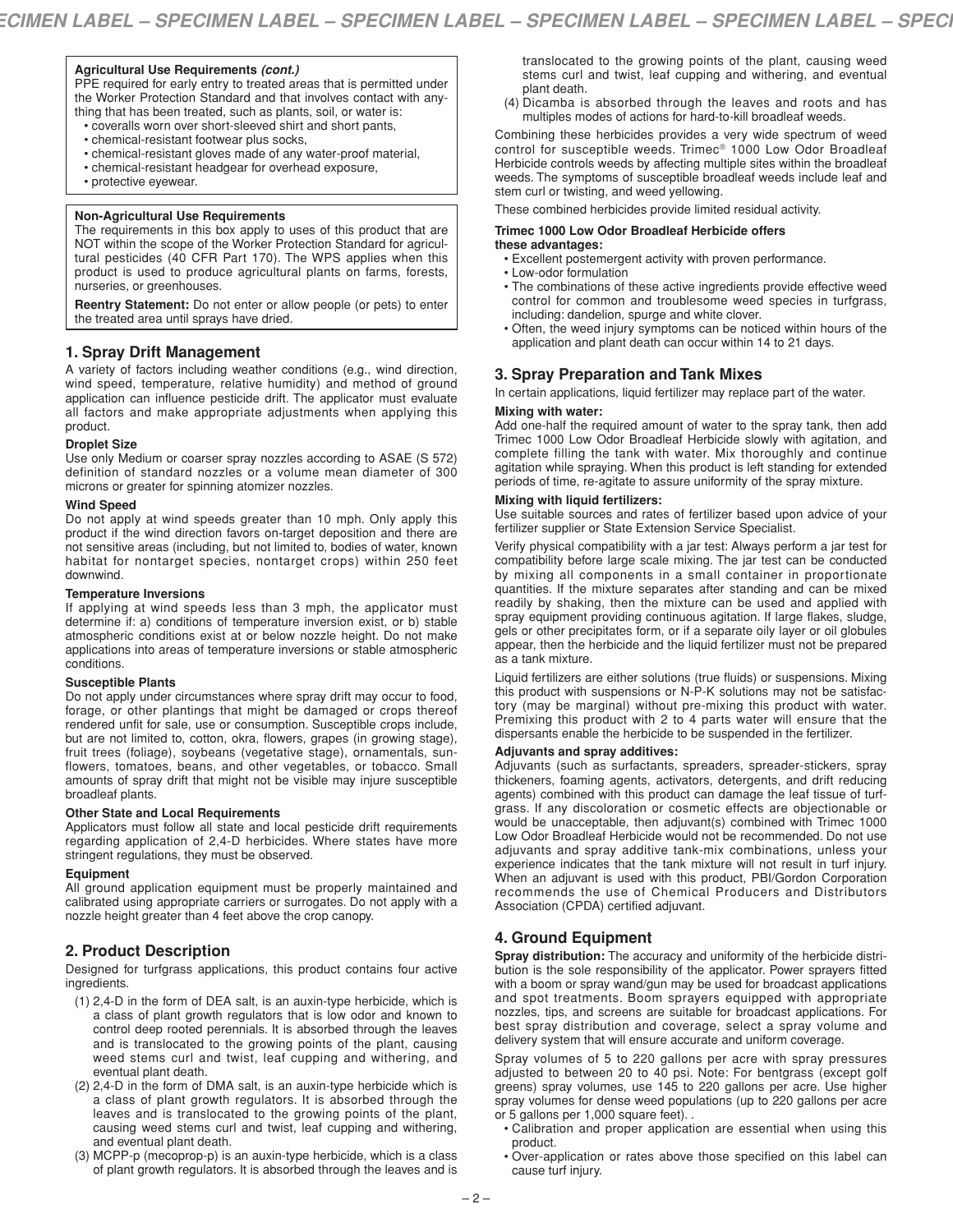• Hand-held technique: Wands fitted with flat fan nozzle tips may be used with the appropriate technique. Flat fan nozzles should not be waved in a back-and-forth motion, or in a side-to-side motion, or in a swinging arm motion. Instead, the nozzle should be held stationary at the proper height. Side-to-side motion results in uneven coverage.

Hand operated sprayers including backpack sprayers, compression sprayers are appropriate for small turfgrass areas.

After using this product, clean sprayer with soap or detergent and water, or an approved spray tank cleaner and rinse thoroughly before applying other pesticides.

# **5. Where to Use**

This product provides broadleaf control in the following sites.

- **Ornamental Turfgrass sites:**
- **Residential/domestic sites** are defined as areas associated with the household or home life including, but not limited to apartment complexes, condominiums, and patient care areas of nursing homes, mental institutions, hospitals, or convalescent homes.
- **Ornamental turf sites** include turfgrass established around residences, parks, streets, retail outlets, cemeteries, industrial and institutional buildings, recreation areas, fairgrounds, areas adjacent to athletic fields and paved areas.
- **Institutional sites** are defined as turf areas around properties or facilities providing a service to public or private organizations including, but not limited to hospitals, nursing homes, schools, museums, libraries, sport facilities, golf courses (fairways and roughs), and office buildings.
- **Non-cropland sites:** including farmyards, fencerows or fence lines, highway rights-of-way (principal, interstate, county, private, and unpaved roads): Roadsides, roadside ditches, road shoulders, road embankments, dividers, and medians; Industrial sites: Lumberyards, tank farms, fuel or equipment storage areas; Municipal, state, and federal lands: Airports and military installations; railroad rightsof-ways, railroad yards, railroad crossings and railroad bridge abutments; Utility rights-of-way: telephone, pipeline, electrical powerlines, and communication transmission lines.
- **Agricultural site:** Commercial sod production

### **Prohibitions of Sites:**

- Do not apply to any body of water such as lakes, streams, rivers, ponds, reservoirs, or estuaries (salt water bays). Do not apply to any shorelines (non-cropland sites adjacent to the edges of a body of water) for lakes, streams, rivers, ponds, reservoirs, or estuaries (salt water bays).
- Do not apply to wetlands (swamps, bogs, potholes, or marshes).
- Do not apply to agricultural irrigation water or on agricultural irrigation ditchbanks and canals.
- Do not apply to agricultural drainage water or on agricultural ditchbanks.
- Do not apply to sites being used for commercial timber or seed production, or to other plants being grown for sale or other commercial use.
- Do not apply or allow this product to come into direct contact with cotton, grapes, tobacco, vegetable crops, flowers, fruit or ornamental trees, or other desirable broadleaf plants; small amounts of spray drift may injure susceptible plants, including ornamental trees or shrubs.

### **Turfgrass tolerance:**

• The turfgrass tolerance to this product may vary and temporary turfgrass yellowing may occur. Adverse environmental conditions may reduce the selectivity on the turfgrass. Do not apply this product to stressed turf.

• Certain spray tank additives (adjuvants, wetting agents, surfactants), liquid fertilizers, and tank mixtures containing emulsifiable concentrates may reduce the selectivity on the turfgrass. Do not use adjuvants and spray additive tank-mix combinations, unless your experience indicates that the tank mixture will not result in turf injury. When an adjuvant is used with this product, PBI/Gordon Corporation recommends the use of Chemical Producers and Distributors Association (CPDA) certified adjuvant.

### **Prohibitions:**

- Do not apply this product to St. Augustinegrass, bentgrass greens, carpetgrass, dichondra, legumes, and lawns where desirable clovers are present.
- Do not broadcast apply this product when temperatures are above 90°F, some injury may be expected with spot treatments when air

temperatures exceed 90°F. Where state, county or local governments have more stringent temperature regulations, these regulations must be observed.

- To avoid turf injury, use only on turfgrass that is reasonably free of stress from diseases, insects, excess heat or cold, drought or excess rainfall/irrigation, shaded areas, nematodes, improper mowing or improper applications of fertilizer and pesticides. Injury can occur if this product is applied under any of these or other stress conditions. Under any of these stress conditions, any turf damage caused by the use of this product is beyond the control of the registrant and all risk is assumed by the buyer and/or user.
- For ground application only; aerial applications are not permitted.
- Do not use this product on or near desirable plants, including contact of spray on exposed root systems or adventitious shoots within the dripline of desirable trees and shrubs, since injury may result.

### **STATE RESTRICTIONS:**

**• California, Oregon, Washington:** Use of this product in certain portions of California, Oregon, and Washington is subject to the January 22, 2004 Order for injunctive relief in Washington Toxics Coalition, et.al. v. EPA, C01-0132C, (W.D. WA). For further information, please refer to EPA web site: http://www.epa.gov/espp/ litstatus/wtc/qs-as.htm.

# **6. Application Schedules**

Apply this product to broadleaf weeds that are young and actively growing for the best results. Fall applications can provide improved control for emerged winter annuals and perennials such as henbit, chickweed, clover and ground ivy.

### **For the Listed Residential/domestic sites, Ornamental Turf sites, Institutional sites and Agricultural sites:**

Do not apply more than two (2) broadcast treatments of this product per site per year. A second broadcast application or a follow-up application as a spot treatment is advised for more mature weeds, for dense infestations, and for adverse environmental conditions.

Spot treatments during the summer may be appropriate for sparse infestations, or as a follow-up treatment, or any time broadleaf weeds are actively growing.

## **For the Listed Non-cropland sites:**

Use only two broadcast treatments for annual and perennial weeds. It is required to wait 30 days between treatments and a spot treatment may be substituted for the second broadcast treatment if necessary.

Extremes in environmental conditions e.g. temperature and moisture, soil conditions, and cultural practices may affect the activity of this product. Under warm moist conditions, herbicide symptoms may be accelerated. While under very dry conditions, the expression of herbicide symptoms is delayed, and weeds hardened off by drought are less susceptible to this product.

### **For newly seeded areas:**

Delay application of this product to grass seedlings until after the second mowing.

### **For newly sodded, sprigged, or plugged areas:**

The application of this product to newly sodded, sprigged, or plugged grasses should be delayed until 3 to 4 weeks after the sodding, sprigging, or plugging operations.

### **Reseeding interval:**

Treated areas may be reseeded 3 weeks after application.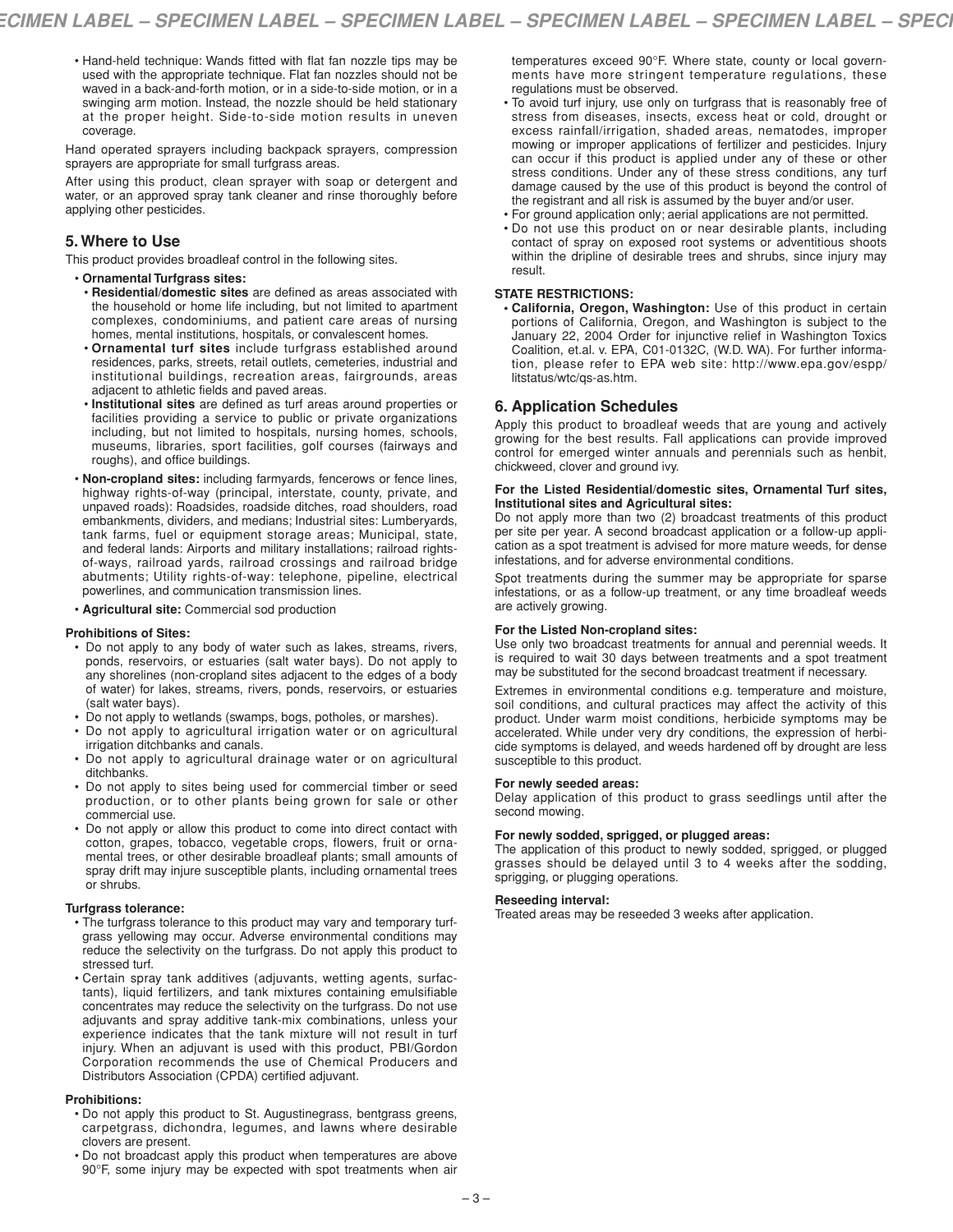# **7. How Much to Use**

## **USE RATES AND SPRAY VOLUMES:**

Generally, the lower application rates within the specified range will provide satisfactory control of sensitive weed species. The higher application rates within the specified range will be required for dense infestations of perennial weeds, for adverse/extreme environmental conditions, or for weeds hardened off or more mature.

| TABLE 1. Use rates for ornamental turf sites, non-cropland, and sod farms.                                                                                                                                                                                                 |                                                                                                                                                                 |                                                                                                                                                   |  |  |  |  |
|----------------------------------------------------------------------------------------------------------------------------------------------------------------------------------------------------------------------------------------------------------------------------|-----------------------------------------------------------------------------------------------------------------------------------------------------------------|---------------------------------------------------------------------------------------------------------------------------------------------------|--|--|--|--|
| <b>Species</b>                                                                                                                                                                                                                                                             | Rate                                                                                                                                                            | <b>Spray Volume</b>                                                                                                                               |  |  |  |  |
| <b>COOL-SEASON TURF</b>                                                                                                                                                                                                                                                    |                                                                                                                                                                 |                                                                                                                                                   |  |  |  |  |
| Kentucky bluegrass, annual bluegrass,<br>annual ryegrass, perennial ryegrass,<br>tall fescue, red or fine leaf fescues                                                                                                                                                     | 3.0 to 4 Pints/Acre<br>$(1.1 \text{ to } 1.5 \text{ fl. oz.}/1,000 \text{ sq. ft.})$                                                                            | 5 to 220 Gallons/Acre<br>$(0.125 \text{ to } 5.0 \text{ Gallons}/1,000 \text{ sq. ft.})$                                                          |  |  |  |  |
| <b>Creeping Bentgrass</b><br>(excluding golf greens)<br>Apply preferably in May or mid-August<br>through September. Slight turf yellowing will<br>disappear after about one (1) week.<br>Note: Care should be taken to avoid<br>overdosing bentgrass or injury may result. | 1.8 Pints/Acre<br>$(0.66 \text{ fl. oz.}/1,000 \text{ sq. ft.})$                                                                                                | 145 to 220 Gallons/Acre<br>$(3.33 \text{ to } 5.0 \text{ Gallons}/1,000 \text{ sq. ft.})$<br>High spray volumes will provide<br>uniform coverage. |  |  |  |  |
| <b>WARM-SEASON TURF</b>                                                                                                                                                                                                                                                    |                                                                                                                                                                 |                                                                                                                                                   |  |  |  |  |
| Hybrid bermudagrass, common<br>bermudagrass, zoysiagrass,<br>buffalograss and bahiagrass.<br>Slight turf yellowing will disappear after<br>about one (1) week.                                                                                                             | 3.0 to 4 Pints/Acre<br>$(1.1 \text{ to } 1.5 \text{ fl. oz.}/1,000 \text{ sq. ft.})$<br>Sod Farms: 2 to 2.25 Pints/Acre<br>(0.75 to 0.83 fl. oz./1,000 sq. ft.) | 5 to 220 Gallons/Acre<br>(0.125 to 5.0 Gallons/1,000 sq. ft.)                                                                                     |  |  |  |  |

**Note:** Do not apply to above listed warm-season turfgrass unless some turf injury can be tolerated. It is impossible to test all environmental conditions for the listed warm-season turfgrass.

Do not apply this product to warm-season turfgrass during spring green-up or in the fall during the transition period between active growth and dormancy.

**Dormant turf:** This product may be applied to fully dormant bermudagrass, fully dormant Zoysiagrass, fully dormant buffalograss and fully dormant bahiagrass.

# **SPOT TREATMENT:**

### **WITH HAND OPERATED SPRAYERS (INCLUDING BACKPACK SPRAYERS AND PUMP-UP TYPE SPRAYERS):**

• Apply any time the emerged broadleaf weeds are actively growing.

- Calibration and proper application are essential when using this product.
- Uniform applications are essential when using this product. Over application or rates above those specified on this label including excessive overlaps of this product can cause turf injury.
- Hand-held techniques: Wands fitted with flat fan nozzle tips may be used with the appropriate technique. Flat fan nozzles should not be waved in a back-and-forth motion, or in a side-to-side motion, or in a swinging arm motion. Instead, the nozzle should be held stationary at the proper height. Side-to-side motion results in uneven coverage.
- Follow-up applications as spot treatments at a 30 day interval are suitable for more mature weeds, for dense infestations, and for adverse environmental conditions.
- **Limitations on spot treatments to residential turfgrass:** Spot treatment is defined as a treatment area no greater than 1,000 sq.ft. per acre. The maximum application rate is 1.5 fl. oz. per 1,000 sq. ft. per application. The maximum number of spot treatments is limited to 2 per year with a minumum of 30 days between applications.
- **For cool-season turfgrass (except Bentgrass) listed in Table 1:** Mix 1.1 to 1.5 fl. oz. of this product per one (1.0) gallon of water for treatment of approximately 1,000 sq. ft. of turfgrass. Apply any time the emerged broadleaf weeds are susceptible.
- **For Bentgrass (excluding golf greens):** Mix 0.66 fl. oz. of this product per four (4.0) gallons of water for treatment of approximately 1,000 sq. ft of turfgrass. This high spray volume will provide uniform coverage. Apply any time the emerged broadleaf weeds are susceptible.
- **For warm-season turfgrass listed in Table 1:** Mix 0.75 to 0.83 fl. oz. of this product per one (1.0) gallon of water for treatment of approximately 1,000 sq. ft. of turfgrass. Apply any time the emerged broadleaf weeds are susceptible.

### **CULTURAL TIPS:**

### **Irrigation:**

- Do not apply this product through any type of irrigation system.
- Rainfast in as little as 8 hours. Do not apply this product immediately before rainfall or irrigation.
- If possible, do not irrigate or water the turfgrass within 8 to 24 hours after application.
- If dry conditions exist, a scheduled irrigation or watering 24 hours before and 24 hours after application is recommended.

### **Mowing:**

For optimum results, delay mowing 2 days before and until 2 days after the application of this product.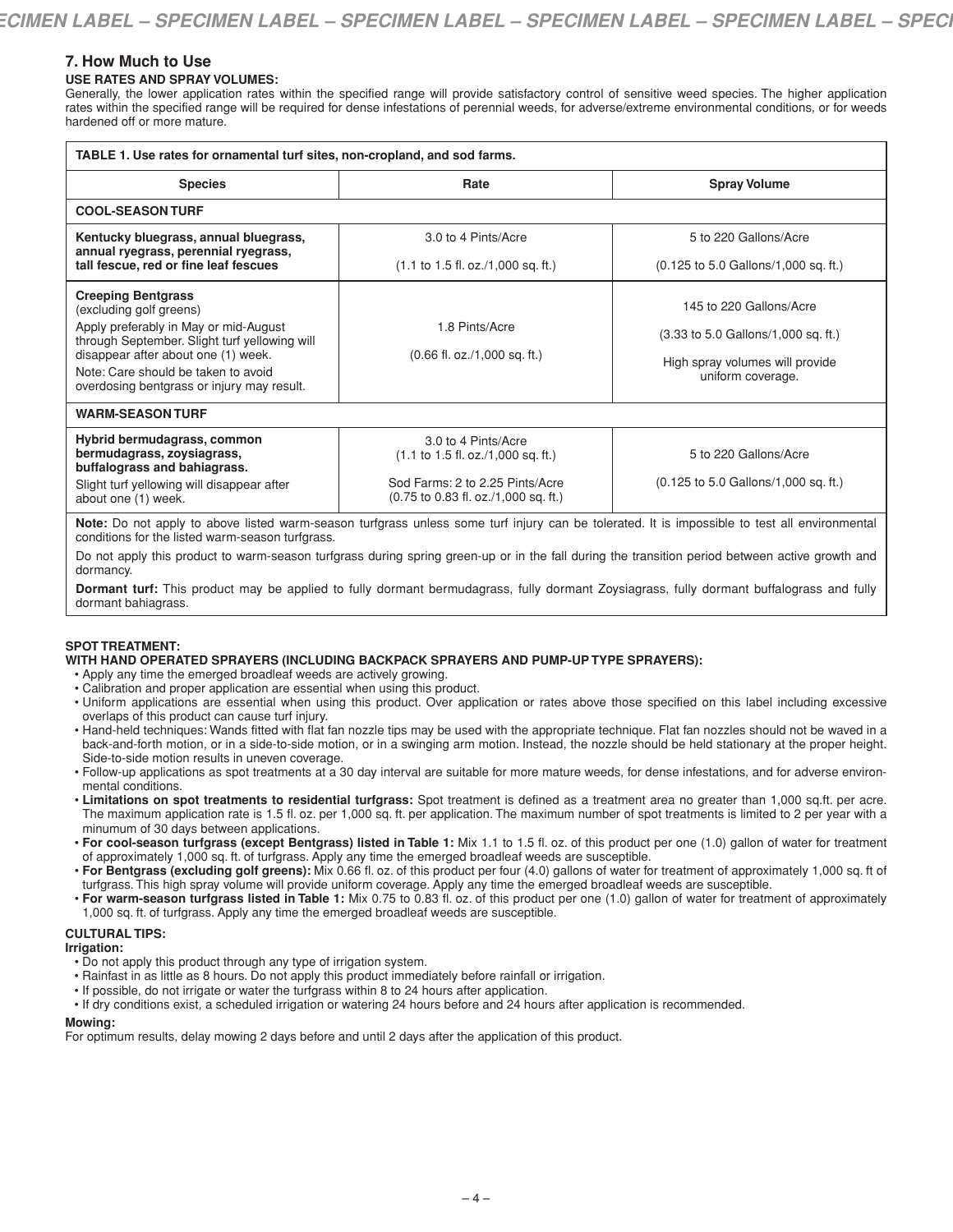| TABLE 2. Restrictions on broadcast applications to ornamental turfgrass sites, sod farms, and non-cropland. |                                                                                                                   |                                                      |                                                                  |                                                                                                              |  |  |
|-------------------------------------------------------------------------------------------------------------|-------------------------------------------------------------------------------------------------------------------|------------------------------------------------------|------------------------------------------------------------------|--------------------------------------------------------------------------------------------------------------|--|--|
| Use Site                                                                                                    | <b>Maximum Rate</b><br>per Application                                                                            | <b>Maximum Number</b><br>of Applications<br>per Year | <b>Minimum Interval</b><br><b>Between</b><br><b>Applications</b> | <b>Maximum</b><br><b>Seasonal Rate</b>                                                                       |  |  |
|                                                                                                             | 4.0 pints/A                                                                                                       |                                                      |                                                                  | 8.0 pints/A                                                                                                  |  |  |
| Ornamental<br>turfgrass sites                                                                               | $(1.19 \text{ lb. } 2.4 \text{ - } D \text{ ae}/A)$<br>2<br>$(0.33$ lb. MCPP-p ae/A)<br>$(0.11$ lb. dicamba ae/A) |                                                      | 30 Days                                                          | $(2.37 \text{ lb. } 2.4 \text{ - } D \text{ ae}/A)$<br>$(0.65$ lb. MCPP-p ae/A)<br>$(0.22$ lb. dicamba ae/A) |  |  |
| Sod farms                                                                                                   | 4.0 pints/A                                                                                                       |                                                      |                                                                  | 8.0 pints/A                                                                                                  |  |  |
|                                                                                                             | $(1.19 \text{ lb. } 2.4 \text{ - } D \text{ ae}/A)$<br>$(0.33$ lb. MCPP-p ae/A)<br>$(0.11$ lb. dicamba ae/A)      | 2                                                    | 30 Days                                                          | $(2.37 \text{ lb. } 2,4 \text{ - } D \text{ ae}/A)$<br>$(0.65$ lb. MCPP-p ae/A)<br>$(0.22$ lb. dicamba ae/A) |  |  |
| Non-cropland                                                                                                | 4.0 pints/A                                                                                                       |                                                      |                                                                  | 8.0 pints/A                                                                                                  |  |  |
|                                                                                                             | $(1.19 \text{ lb. } 2.4 \text{ - } D \text{ ae}/A)$<br>$(0.33$ lb. MCPP-p ae/A)<br>$(0.11$ lb. dicamba ae/A)      | 2<br>(annual and<br>perennial weeds)                 | 30 Days                                                          | $(2.37 \text{ lb. } 2.4 \text{ - } D \text{ ae}/A)$<br>$(0.65$ lb. MCPP-p ae/A)<br>(0.22 lb. dicamba ae/A)   |  |  |

# **8. Broadleaf Weeds Controlled**

Trimec 1000 Low Odor Broadleaf Herbicide will control the following broadleaf weeds. Apply any time the emerged broadleaf weeds are susceptible.

**BROADLEAF WEEDS**

annual fleabane aster, white heath & white prairie bedstraw beggarticks beggarweed, creeping bindweed birdsfoot trefoil black medic broadleaf plantain buckhorn plantain bull thistle burclover burdock, common Carolina geranium carpetweed chickweed, common chicory cinquefoil clover cocklebur compassplant curly dock dandelion dayflower deadnettle dock

dogfennel dovefoot geranium false dandelion (\*spotted catsear & common catsear) field bindweed (\*morningglory & creeping jenny) field madder field oxeye-daisy (\*creeping oxeye) field pennycress filaree, whitestem & redstem Florida pusley ground ivy groundsel hairy bittercress hawkweed healall henbit horsenettle horseweed innocence (Blue-eyed Mary) jimsonweed kochia knotweed lambsquarters lawn burweed

#### lespedeza, common mallow, common matchweed mouseear chickweed mustard nettle old world diamond flower *Oxalis* (\*yellow woodsorrel & creeping woodsorrel) parsley-piert Pennsylvania smartweed pennywort (\*dollarweed) pepperweed pigweed pineappleweed plantain poison ivy poison oak prostrate knotweed (\*knotweed) puncturevine purple cudweed purslane ragweed redweed red sorrel (\*sheep sorrel) roundleaf greenbriar

shepherdspurse spotted spurge spurge sunflower thistle velvetleaf (\*buttonweed) Venice mallow *Veronica* (\*corn speedwell) Virginia buttonweed\*\* Virginia-creeper western salsify white clover (\*Dutch clover, honeysuckle clover, white trefoil & purplewort) wild carrot wild garlic wild geranium wild lettuce wild mustard wild onion wild strawberry yarrow yellow rocket

\*Synonyms

\*\*A repeat application may be required in 30 days